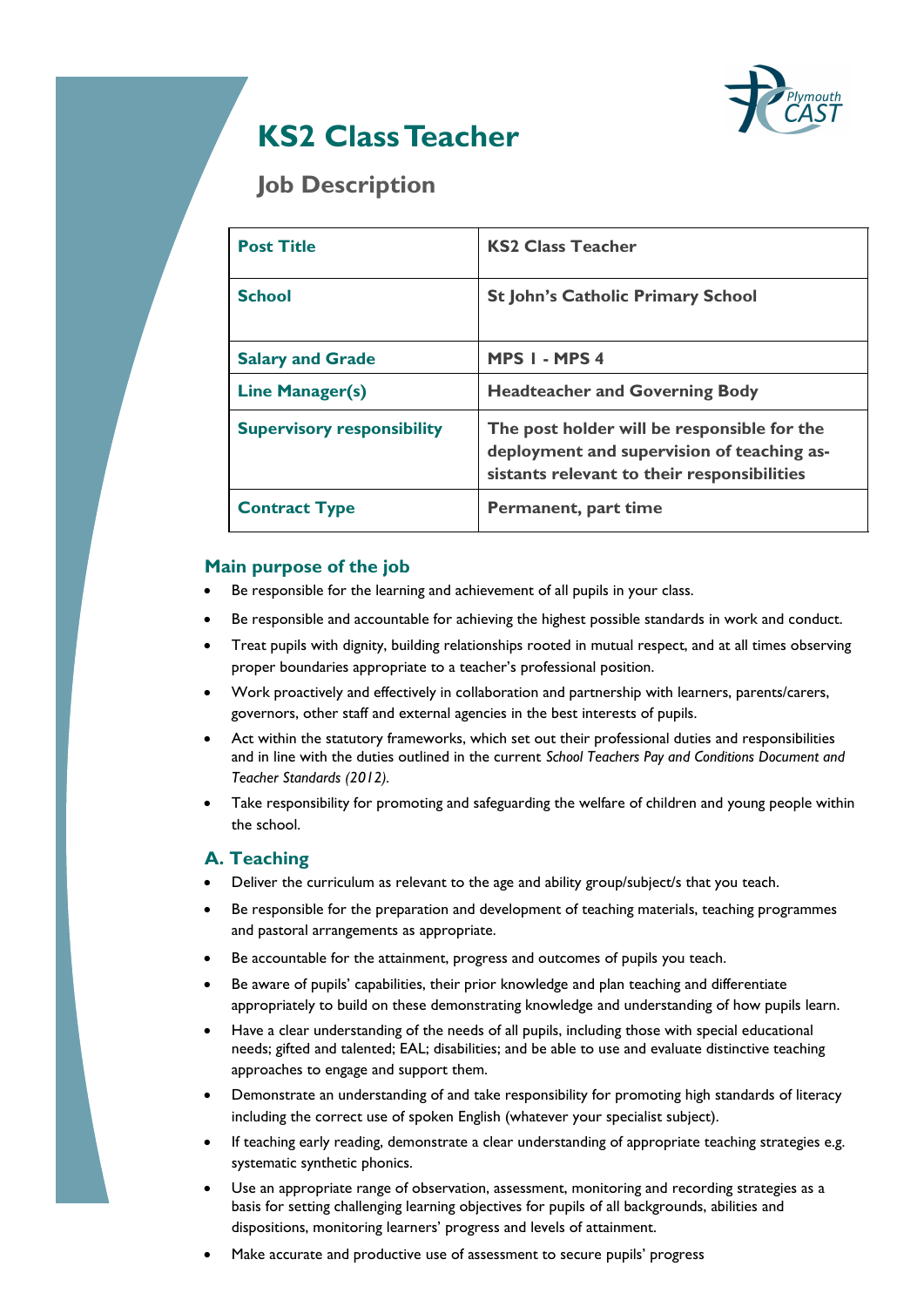# Job Description continued



- Give pupils regular feedback, both orally and through accurate marking, and encourage pupils to respond to the feedback, reflect on progress, their emerging needs and to take a responsible and conscientious attitude to their own work and study.
- Use relevant data to monitor progress, set targets, and plan subsequent lessons.
- Set homework and plan other out-of-class activities to consolidate and extend the knowledge and understanding pupils have acquired as appropriate.
- Participate in arrangements for examinations and assessments as required.

#### **B. Behaviour and Safety**

- Establish a safe, purposeful and stimulating environment for pupils, rooted in mutual respect, and establish a framework for discipline with a range of strategies, using praise, sanctions and rewards consistently and fairly in line with school policy.
- Manage classes effectively, using approaches which are appropriate to pupils' needs in order to inspire, motivate and challenge pupils.
- Maintain good relationships with pupils, exercise appropriate authority, and act decisively when necessary.
- Be a positive role model and demonstrate consistently the positive attitudes, values and behaviour, which are expected of pupils.
- Have high expectations of behaviour, promoting self-control and independence of all learners.
- Carry out playground and other duties as directed.
- Be responsible for promoting and safeguarding the welfare of children and young people within the school, raising any concerns following school protocol/procedures.

#### **C. Team working and collaboration**

- Participate in any relevant meetings/professional development opportunities at the school, which relate to the learners, curriculum or organisation of the school including pastoral arrangements and assemblies.
- Work as a team member and identify opportunities for working with colleagues and sharing the development of effective practice with them.
- Contribute to the selection and professional development of other teachers and support staff including the induction and assessment of new teachers, teachers serving induction periods and where appropriate threshold assessments.
- Ensure that colleagues working with you are appropriately involved in supporting learning and understand the roles they are expected to fulfil.
- Take part as required in the review, development and management of the activities relating to the curriculum, organisation and pastoral functions of the school.

#### **D. Fulfil wider professional responsibilities**

- Work collaboratively with others to develop effective professional relationships.
- Deploy and manage support staff effectively to ensure the needs of all learners are met.
- Communicate effectively with parents/carers with regard to pupils' achievements and wellbeing using school systems/processes as appropriate.
- Communicate and co-operate with relevant external bodies.
- Make a positive contribution to the wider life and Catholic ethos of the school.